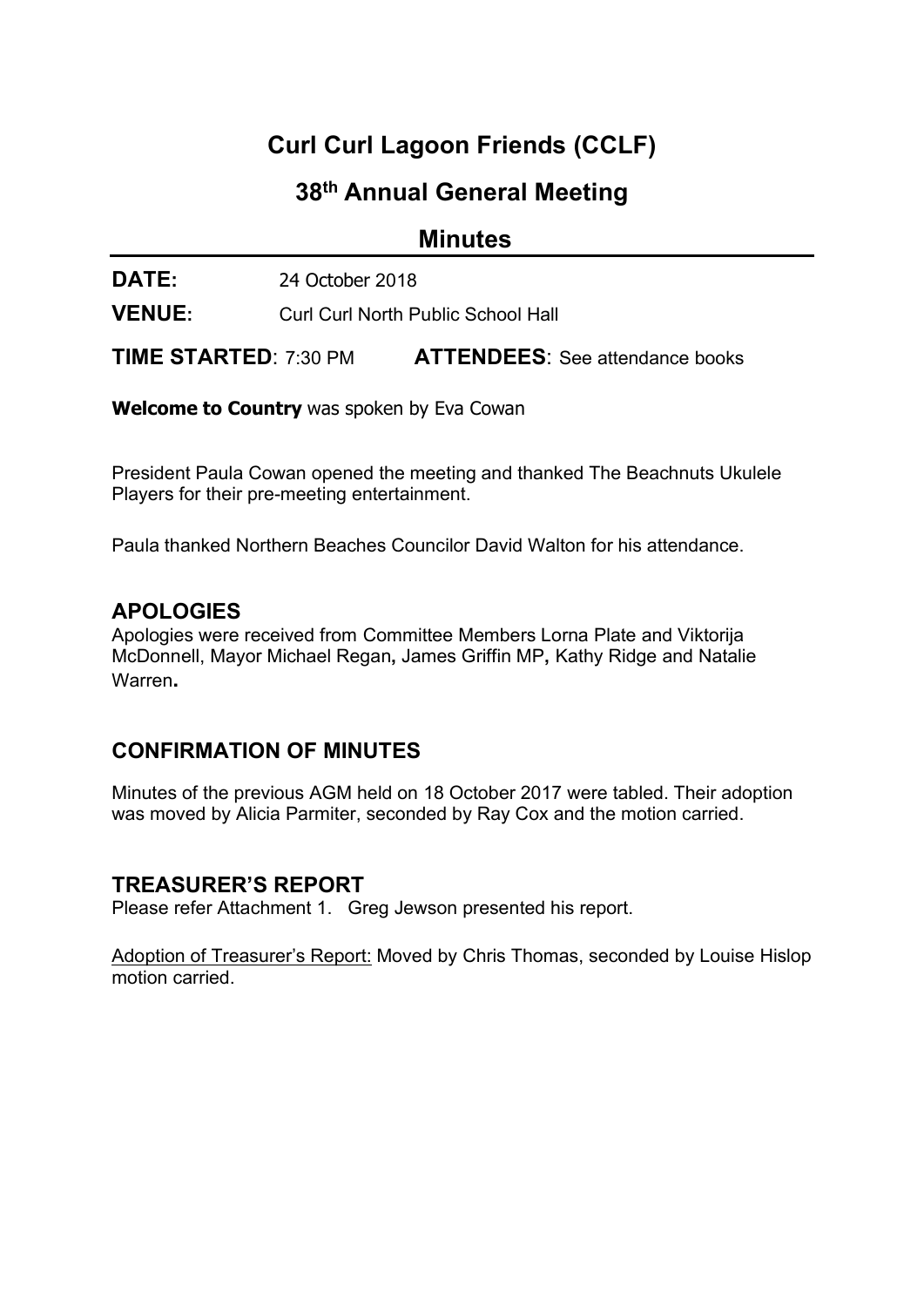### PRESIDENT'S REPORT

Please refer Attachment 2.

Adoption of President' Report: Moved by Greg Jewson, seconded by Pam Rawling, motion carried.

## PROPOSED CONSTITUTIONAL AMENDMENTS

After reminding the attendees that only financial members would be voting, the proposals were presented:

7. (b) Management by the Executive Committee currently says "….there shall be up to nine members"

Be amended to read-:

"....there shall be up to ten (10) members of the Executive Committee". Passed by a majority of votes.

7 (d) currently says "No President, Secretary or Treasurer shall be eligible to hold the same office for more than three consecutive terms."

Be amended to read

 "The length of terms of the President, Secretary or Treasurer is not specified". Passed by a majority of votes.

15(v) currently says "All cheques, drafts, bills of exchange, promissory notes and other negotiable instruments must be signed by any of 2 of 3 members nominated by the Executive"

Be amended to read:-

 "All electronic funds transfers, cheques, drafts, bills of exchange, promissory notes and other negotiable instruments must be authorised by any of two (2) of three (3) members nominated by the Executive. Passed by a majority of votes.

3(v) currently says "Members shall pay such fees as are determined by special resolution of the association."

Be amended to read:-

"Members shall pay such fees as are determined by the Executive Committee from time to time." Passed by a majority of votes.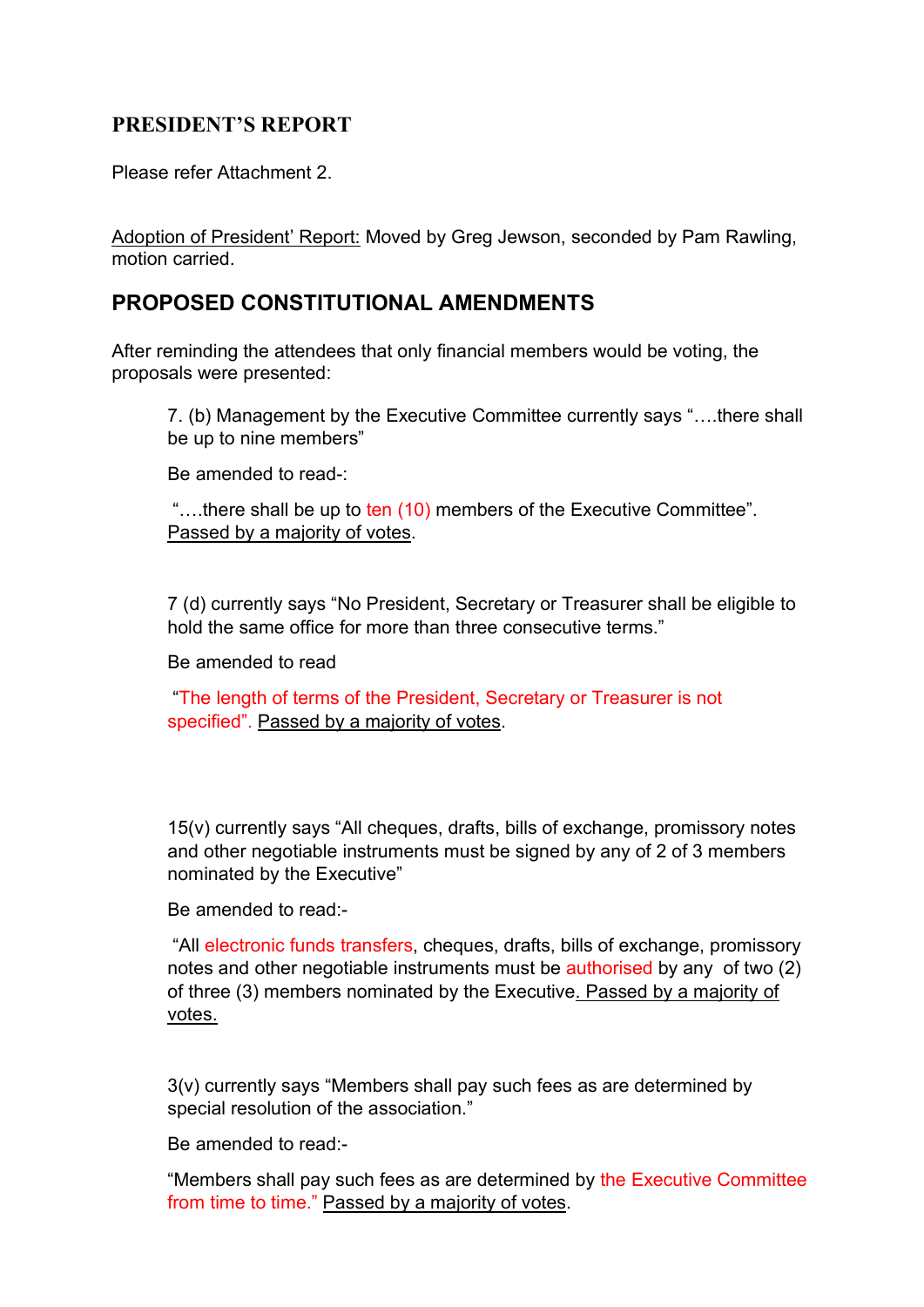3. To Membership be added: "Honorary Life Membership can be bestowed on any Member who, in the opinion of the Executive Committee, has rendered long standing special service to the Association. The granting of life membership requires endorsement by a majority vote at a General Meeting. These members become exempt from payment of all membership fees."

### Passed by a majority of votes.

Following the acceptance of the Honorary Life Membership addition to the Constitution Pam Rawling presented her proposal that Lorna Plate, Ray Cox and Harry Elliffe be appointed as our first Life Members because of their tireless work over almost 30 years working towards achieving CCLFs goals.

Passed by a majority of votes.

## ELECTION OF MEMBERS OF THE EXECUTIVE COMMITTEE 2018/2019

Chris Thomas took the chair for the election of the Executive. Chris reminded the meeting that the Constitution requires the Executive to elect office bearers at their first meeting following the AGM.

Nominations received and elected for the Executive Committee were:

- Ray Cox
- Harry Elliffe
- Pam Rawling
- Greg Jewson
- Viktorija McDonell
- Paula Cowan
- Jane Lush
- Louise Hislop
- Susan Stack
- Mark Stack

Acceptance of Elected Executive: Moved by Connie Harris, seconded by Alicia Parmiter, motion carried.

## OTHER BUSINESS

Chris Thomas asked about the progress of the Community Garden and Paula was able to report on the success of the venture. There were no other items of business to be dealt with.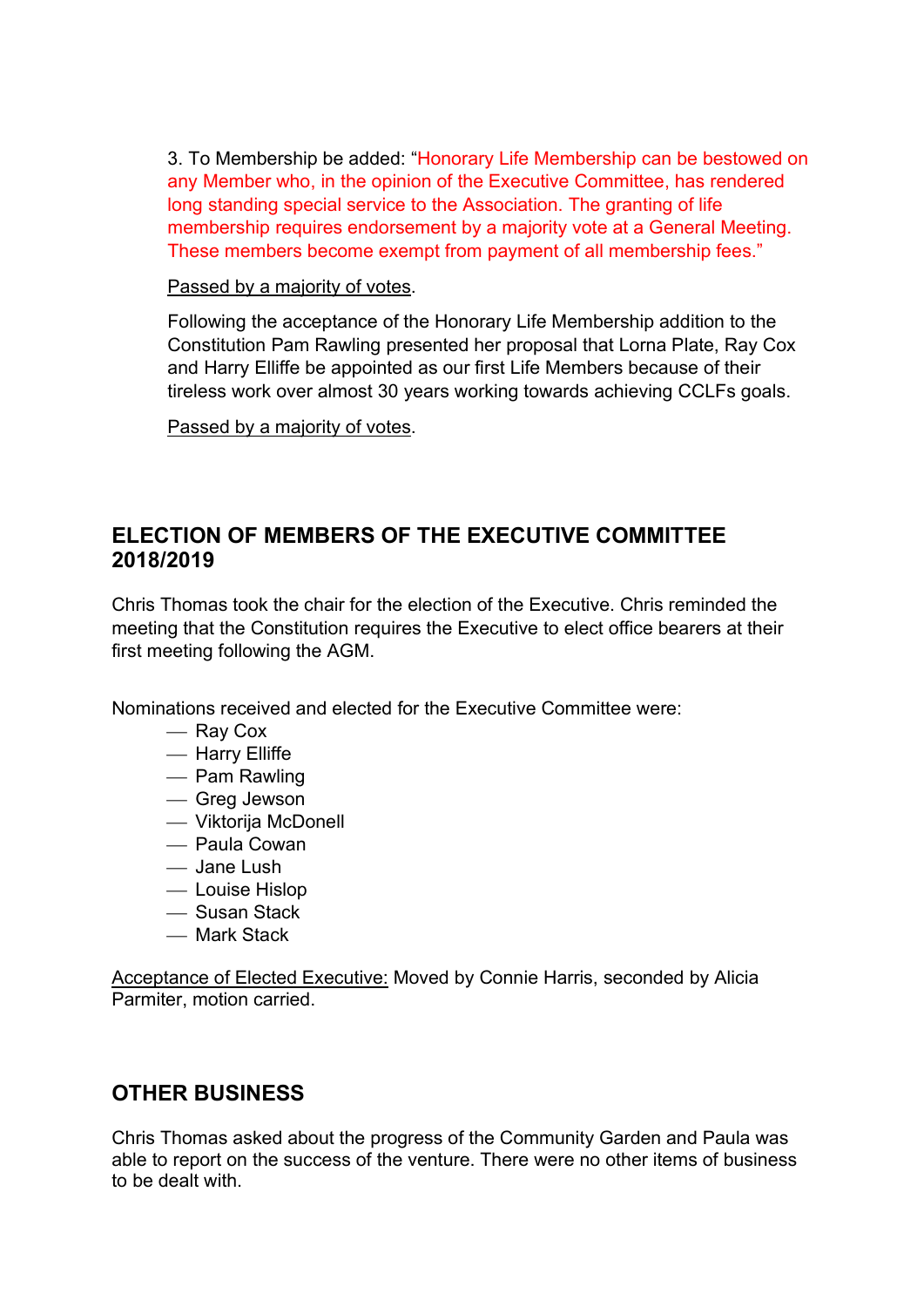## MEETING CLOSED:

Paula Cowan formally closed the AGM at 8:40 PM

## POST MEETING PRESENTATIONS

Commenced at 8:40pm

## Russell Beardmore – The Birds of Curly Lagoon

A local bird expert, Russell takes part in the monthly bird count at the lagoon. Data is collected and is part of the citizen science bird count. Russell used many of his photos to show us the range of birds seen around the area. This is done in partnership with Northern Beaches Council.

## Malin Frick: Northern Beaches Clean Up Crew

Malin co-founded NBCUC and they target one beach a month with up to 100 volunteers. She described the impact of litter on bird and marine life and how we can influence others on how to avoid using plastic. Malin spoke about the two clean ups conducted at Curl Curl Lagoon near Griffin Road Bridge and the vast amounts of plastic - balls, straws, polystyrene collected as well as old tip refuse.

. Post Meeting Presentations concluded at 9.10pm

Minutes taken by P Rawling.

Attachment 1: Treasurer's Report Attachment 2: President's Report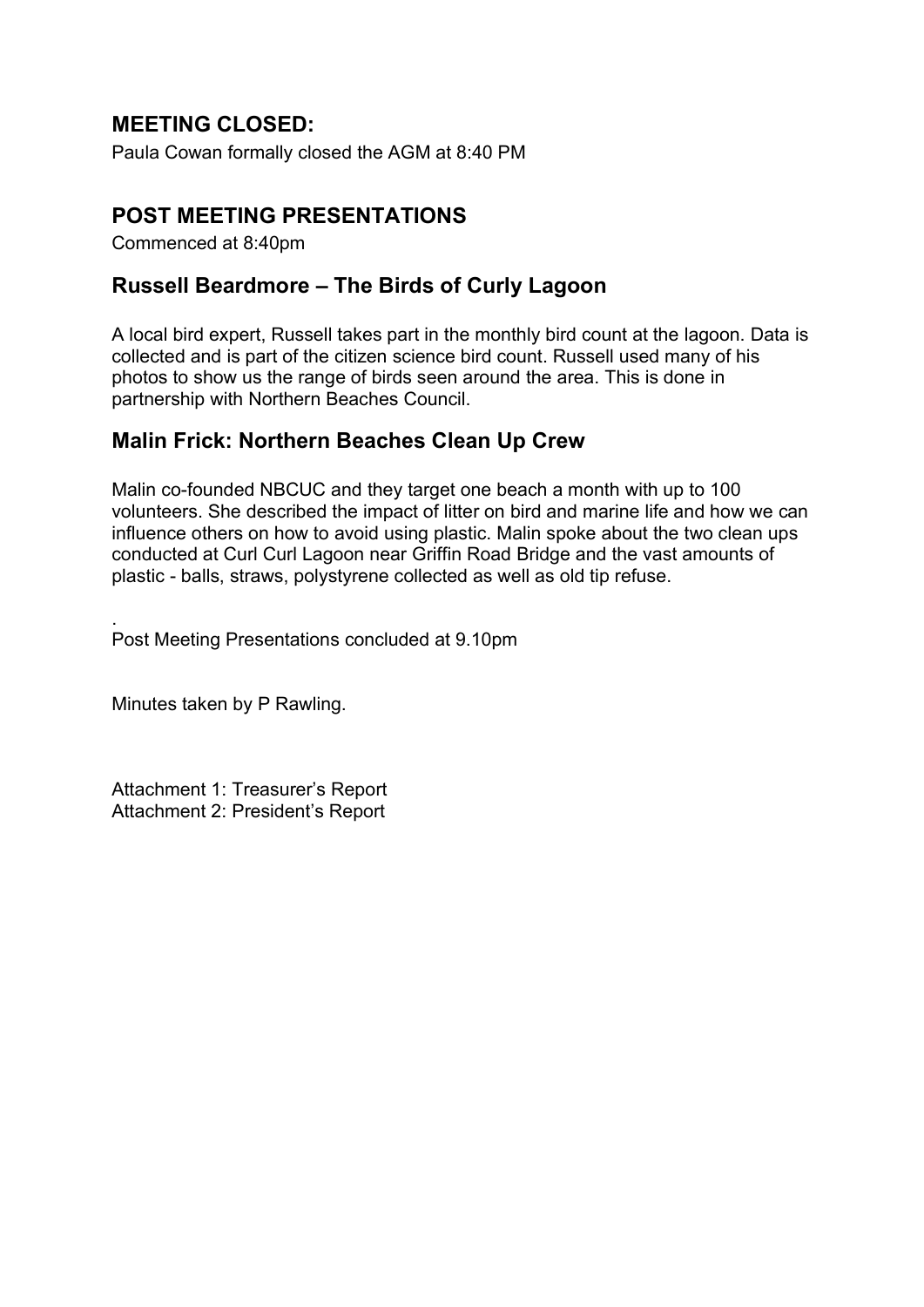# ATTACHMENT 1 – TREASURER'S REPORT

Income and Expenditure Statement July 1 2017 to 30 June 2018

| <b>Income</b>                    | <b>2017 FY</b> | <b>2018 FY</b> |
|----------------------------------|----------------|----------------|
| Membership Fees                  | 850.00         | 465.00         |
| Membership fees -PayPal          | 390.00         | 295.00         |
| Membership fees - Cash or Cheque | 460.00         | 170.00         |
| Donations                        | 2,936.50       | 1,985.50       |
| Donations - PayPal               | 1650.00        | 1605.00        |
| Donations - Cash or Cheque       | 1286.5         | 380.5          |
| Interest received                | 6.08           | 5.43           |
| <b>TOTAL</b>                     | 3,792.58       | 2,445.93       |

| <b>Expenses</b>                     | <b>2017 FY</b> | <b>2018 FY</b> |
|-------------------------------------|----------------|----------------|
| <b>AGM Expenses</b>                 | 307.94         | 278.50         |
| Bank Fees or PayPal fees            | 100.28         | 63.20          |
| Dept of Fair Trading                | 187.00         | 100.00         |
| Insurance                           | 410.00         | 430.00         |
|                                     |                |                |
| <b>Nature Conservation Council</b>  | 75.00          | 75             |
| Newsletters -June and AGM           | 1,160.50       | 973.50         |
| - Clean up Australia (Feb)          | 443.19         | 456.50         |
| PO Box Renewal                      | 124.0          | 157.00         |
| Postage                             | 414.51         | 198.90 xmas    |
| Miscellaneous                       | 0.00           | 21.36          |
| Sundry (plaques for AGM and FB ads) | 162.00         |                |
| <b>Xmas Cards</b>                   | 357.50         | 324.69         |
| Meet the Candidates Federal NCCPS   | 100.00         |                |
| ΤΟΤΑL                               | 3,841.92       | 3,078.65       |

<sup>1.</sup> \$157 PO Box Renewal incl \$25 late fee. Late fee paid by GRJ(13082018)

# Balance Sheet as at 30 June 2018

| <b>ASSETS</b>                              |          | June 30 2017 June 30 2018 |
|--------------------------------------------|----------|---------------------------|
| Cash On Hand                               |          |                           |
| <b>Community Solutions Working Account</b> | 5,666.82 | 4754.78                   |
| PayPal Account                             | 67.49    | 400.39                    |
| Petty Cash Float                           | 55.00    | 55.00                     |
|                                            |          |                           |
|                                            |          |                           |
| <b>NET ASSETS</b>                          | 5,789.31 | 5,210.17                  |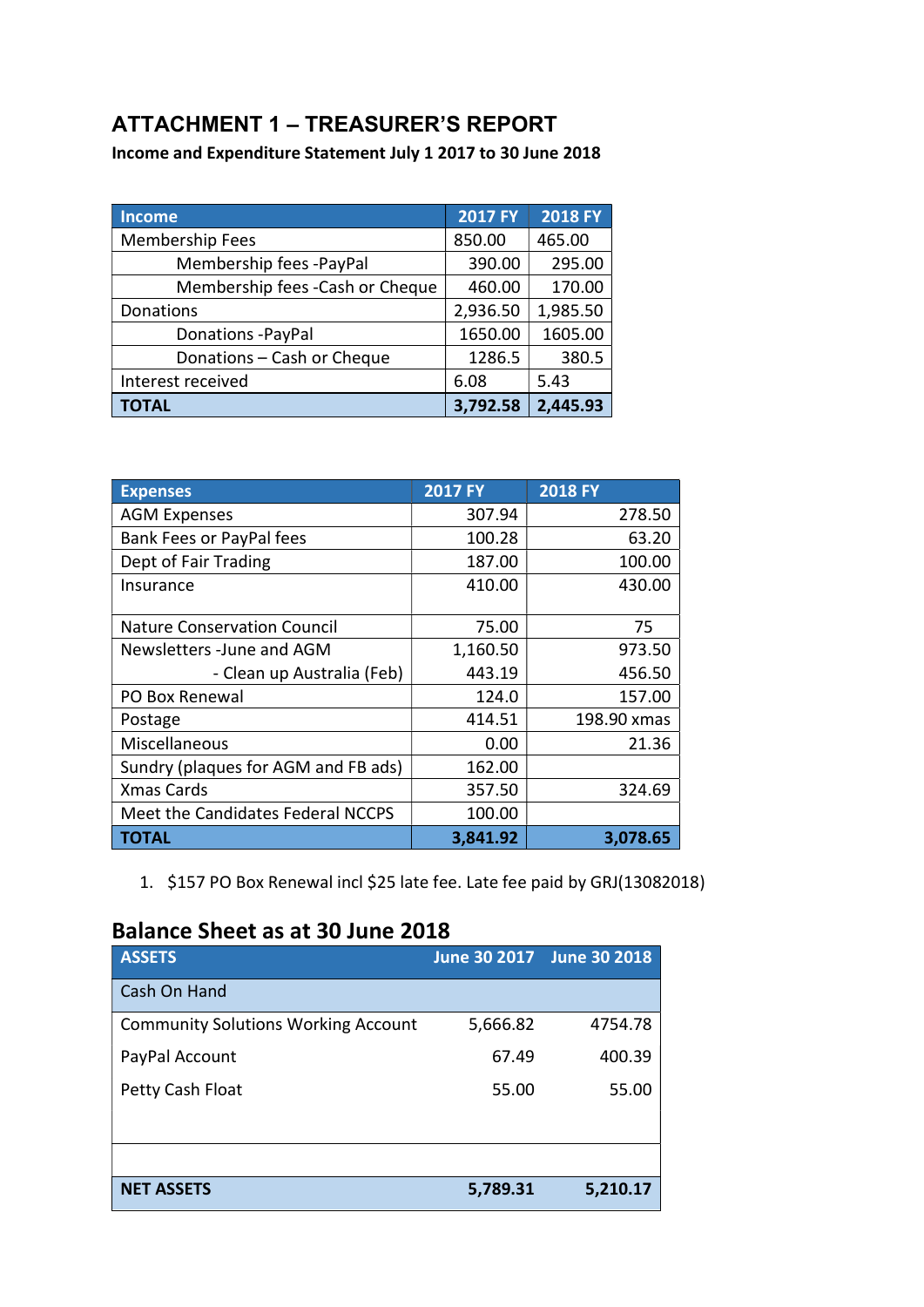Notes: Revenue down \$1346.65 on 2016/17

Expenses down \$763.27

Should result in a decrease in assets of \$583.38.

Actual decrease is \$574.57 so we are up \$8.81 somewhere. Cannot track it.

Apologies.

### **Other**

1. Australian Business Register changed Public Officer to Greg Jewson, February 2018 not yet formally advised.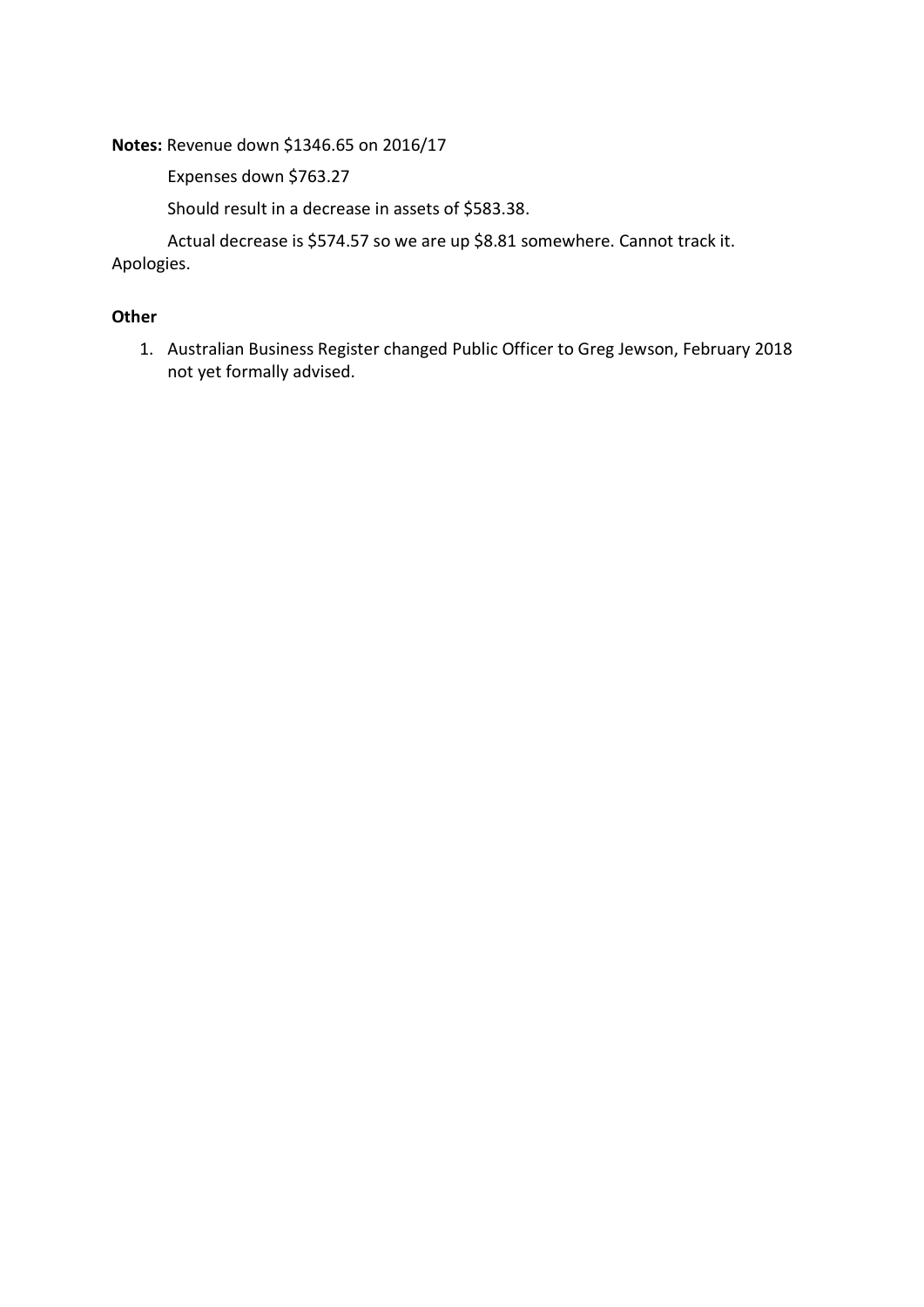## ATTACHMENT 2 PRESIDENTS REPORT

Our focus for the near future will be on protection of the lagoon, knowing that one day it will be returned to its once-pristine condition, and to educate the community on the value of the lagoon environment.

### Stirgess Reserve

Curl Curl Lagoon Friends Executive Committee has a vision to enhance Stirgess Reserve passive recreation area with further native planting. We'd love to create more shade, showcase local plant species and provide a beautiful space in John Fisher Park.

We met with Northern Beaches Council Mayor and Council staff on site earlier this year to discuss our concept for a nature-based community space. The idea is to:

- Create a shady, green space in a time of climate change,
- Make room for locals to get together for picnics, learning experiences or relaxation, and
- Allow area for sporting warm-ups and drills to continue.

Win-win-win in our view!

The concept incorporates quiet space away from the playgrounds in a picturesque part of the park, with seating, flowing pathways and endemic plant species.

Council staff have indicated they are pleased with the garden design and plan to make only minimal adjustments. Funding has been sought and we're hoping installation will coincide with Curl Curl Lagoon's 40th Anniversary.

Special thank you to Louise and Steve Hislop for providing the landscape design proposal, to Mayor Michael Regan for supporting and championing the concept and to the executive committee for the creative ideas and thoughtful consideration.

### Bird Count Survey

We're into our second year counting birds as part of a community-council citizen science project looking into the biodiversity present in and around Curl Curl Lagoon. We're hoping to see an increase in bird life and the variety of species supported by the lagoon and its surrounds - especially following installation of fish habitats.

On the last Friday of the month, experts, enthusiasts and complete novices meet at the wooden bridge at 7:30am to spend 20 mins spotting and documenting the birds from their vantage point.

We'd love to continue this project beyond the original two-year period, logging our observations in the Australian Living Atlas, and this will be down to the efforts of locals with a shared passion for our local birdlife.

Thank you to Curl Curl Lagoon Friends members Alicia Parmiter, Russell Beardmore, Jan Beardmore, Pam Rawling, Vik McDonnell, Tony Garman and Susan Bruce for your regular participation, keen eyes and sharp identification.

### Oyster Castle update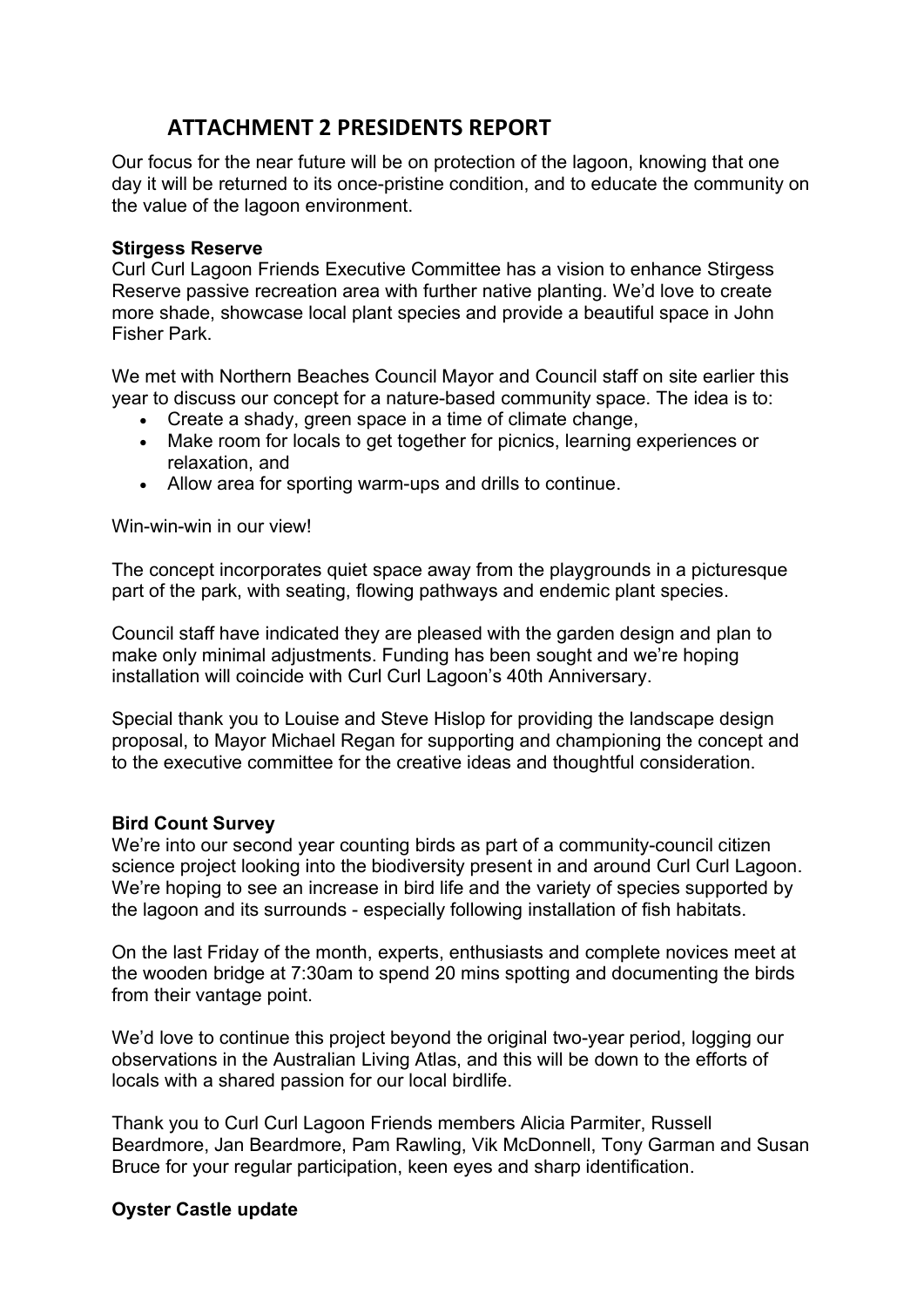This time last year, Northern Beaches Council, the Sydney Institute of Marine Science, Curl Curl Lagoon Friends and Curl Curl North Public School joined forces to trial the installation of oysters on habitats into the lagoon.

Four types of oysters were numbered, measured and glued to cement balls and then placed in the channel near the end of Surf Road as part of a study into their effect on water quality and biodiversity.

We were interested to see if they contributed to cleaner water through filtration. We wanted to know which kind of oyster was best suited to the conditions. Also of interest was whether the cement structures themselves provided habitat for fish, worms and mussels.

It seems the glue was not strong enough to keep all oysters on the castles and they've since drifted from their initial homes. Northern Beaches Council is the recipient of another grant to fund a second round of oyster study, this time adhering oysters to natural rock features in the same channel. Small fish have been observed in and around the oyster castles, taking refuge from hungry birds when the lagoon empties out.

### Newton Water Monitoring Pilot

Designed to trial a new way of measuring key indicators of the lagoon's health, Newton is also an educational resource, bringing real-world environmental science into the classroom and advising locals of current conditions.

Picture an electronic device floating on the lagoon detecting levels of salinity, acidity and conductivity of the water. Newton sends that information to the cloud where it's gathered and displayed via an app, showing real-time and interpretive information.

"Newton" is a collaboration between SAP Australia, Northern Beaches Council and Curl Curl Lagoon Friends who are all interested in studying and looking for ways to improve water quality in our favourite local waterway.

It is named after Alan Newton, the former principal of Curl Curl North Public School who was instrumental in Curl Curl Lagoon Friends' establishment and lagoon rehabilitation. We celebrate his passion for combining learning and the restoration of the lagoon.

We thank Chris Schroefl, Head of Innovation at SAP and local dad who had this fabulous idea and brought it to life, Jason Ruszczyk for sharing his expertise and passion for environmental science, as well as Kindergarten and Year 6 teachers and students from the local primary school for taking and interest and following along in the classroom.

#### Restoring Pride - Environmental Rehabilitation Grant

Last year, Curl Curl Lagoon Friends worked with Northern Beaches Council to propose rehabilitation projects worthy of a Coastal and Estuary Grant from the NSW State Government.

We're thrilled to confirm that, this year, the bush regeneration project has been funded to the tune of \$100,000 to be implemented over three years.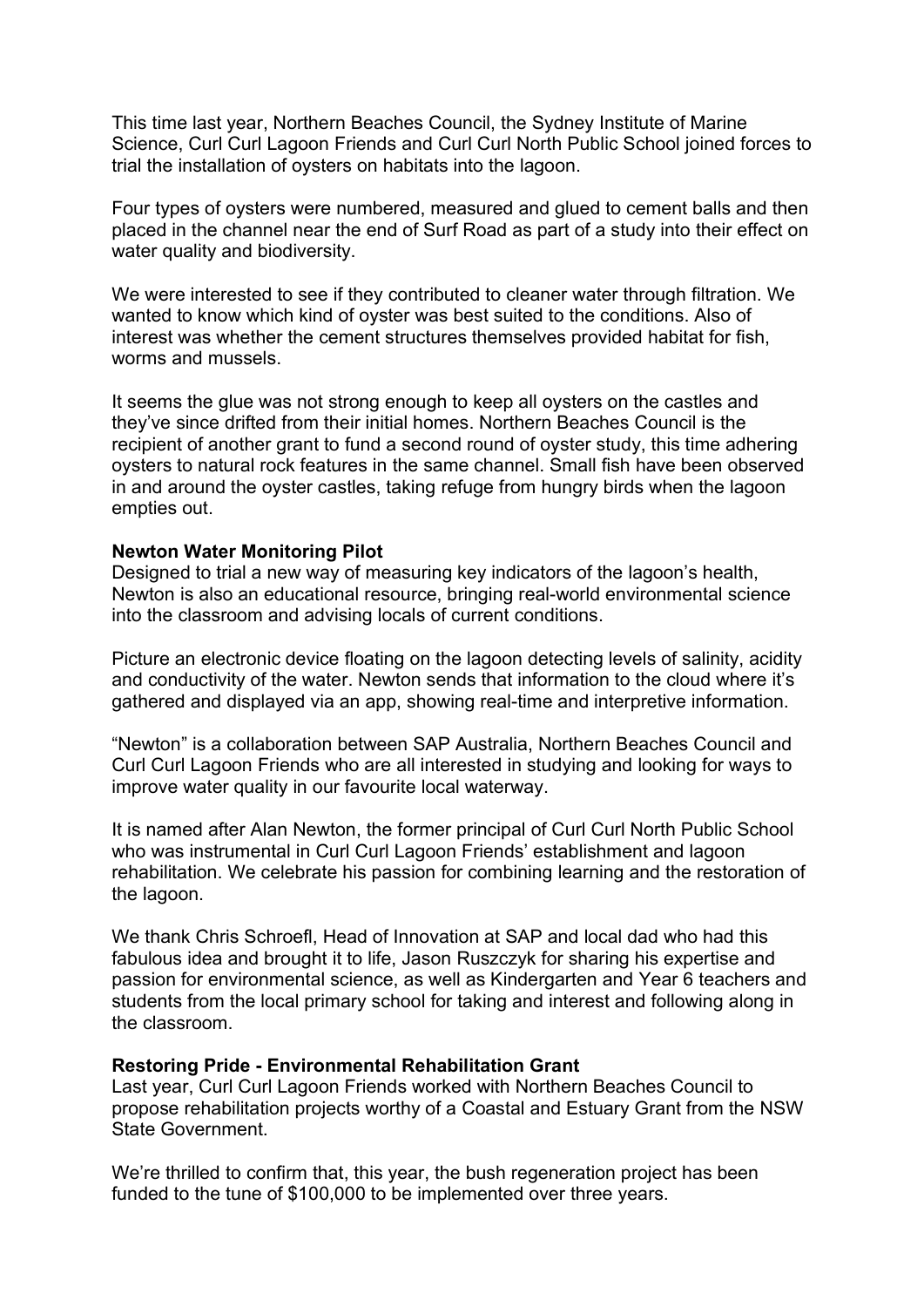The nominated site on the north bank of the lagoon basin is the poorest quality stretch of riparian vegetation and heavily weed infested.

By removing weeds and planting native vegetation on the lagoon's northern bank we'll be providing better habitat for fish and birds, and a better corridor for the movement of native fauna.

The project will be managed by Northern Beaches Council, with Curl Curl Lagoon Friends' involvement in awareness programs, tree planting and bush maintenance.

Complete rehabilitation of the waterway is several decades away and we believe enhancing and preserving the ecosystem during this time will ensure that the lagoon retains its value to the community.

We thank Northern Beaches Council Staff, Mayor Michael Regan and Manly MP James Griffin for their expertise and advocacy in securing the funds to restore pride in our place.

### Clean Ups - Clean Up Australia Day & Northern Beaches Clean Up Crew

This year, we ran our annual Clean Up Australia Day in March and were pleased with the strong turnout and the adventurous spirit. Those out on the lagoon in the tinny canoe hauled in some interesting objects, some of which encrusted with native mussels.

We were thrilled to have Northern Beaches Clean Up Crew select Curl Curl Lagoon as a site for attention twice this year. The haul gathered by volunteers in a 1-hour period was combined, counted and documented in a sobering forensic exercise. Malin will speak more about the process and what's involved later tonight, but even for those of us who've done the clean ups for years, it was eye-opening just how much plastic is held in the reeds around the lagoon.

#### Bush Care

Amidst the busy schedule and hectic lifestyle, if you're wondering where to seek calm and order, we encourage you to consider joining the Bush Care efforts in Alan Newton Reserve.

Twice a month you can take time out, be at one with nature and have the satisfaction of improving your little patch of this earth.

Learn how to recognise weeds and invasive species, how to best remove them and what will flourish in their place. Point out with pride to your jogging buddy the regeneration you've been involved in!

Join the custodians of Alan Newton Reserve on 1st and 3rd Saturdays at 9am and become part of the solution.

#### **Memberships**

Curl Curl Lagoon Friends is a grassroots organisation with a proud history of over 38 years of environmental service.